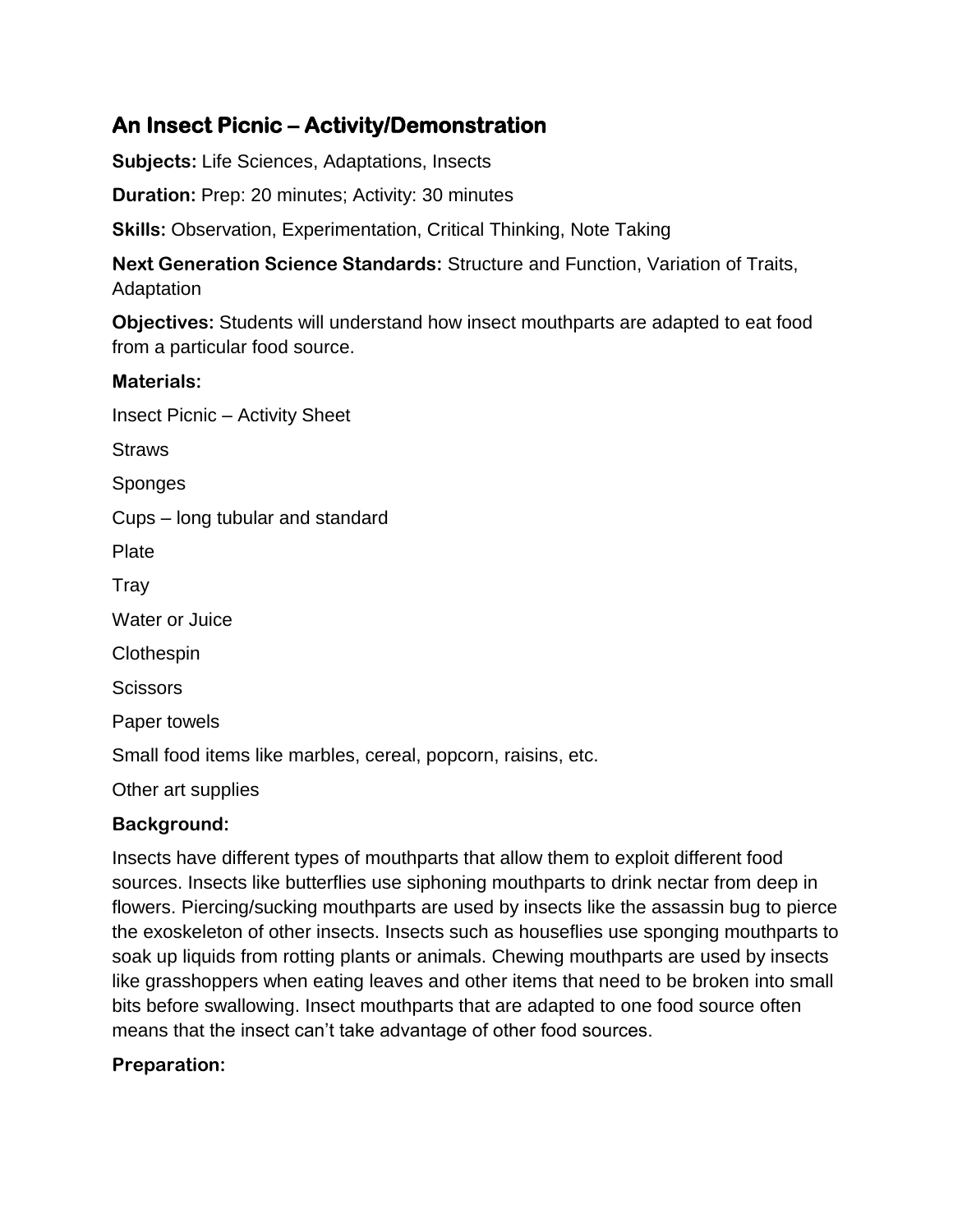Print one activity sheet for each student. Construct the following mouthpart tools and food options for each group:

| <b>Mouthpart</b>                                     | <b>Construction</b>                      | <b>Food Source</b>                                              | <b>Construction</b>                         |
|------------------------------------------------------|------------------------------------------|-----------------------------------------------------------------|---------------------------------------------|
| Siphoning<br>mouthparts in a                         | Long straws                              | Nectar in a flower                                              | Water in a long<br>tubular container        |
| butterfly                                            |                                          |                                                                 |                                             |
| Piercing/Sucking<br>mouthparts in an<br>assassin bug | Straws cut to a point<br>on one end      | Liquid inside a plant<br>stem or under an<br>insect exoskeleton | Water in a cup with<br>plastic wrap over it |
| Sponging<br>mouthparts in a<br>housefly              | Straws with bits of<br>sponge on the end | Rotting fruit or meat                                           | Wet sponge on a<br>tray                     |
| Chewing<br>mouthparts in a<br>grasshopper            | Clothespin                               | Leaves or small<br>insects                                      | Plate of small items                        |

## **Activity:**

Divide students into groups of 3 or 4. Give each group a set of the four different mouthpart tools and food sources as well as two collecting cups for their liquid and solid food. Let students try transferring food from the different food sources to their collecting cups. Transfer water with the straws by inserting them into the water, covering the end with your finger, and trapping the water inside. Move the water to the collecting cup and remove your finger. Have students record their observations about which "mouthpart" works best with each food source. Can some mouthparts be used for more than one food source? Discuss feeding adaptations in the context of insect mouthparts.

### **Extensions:**

Give students the option to come up with their own "mouthparts" for different food sources. Use whatever art supplies are on hand.